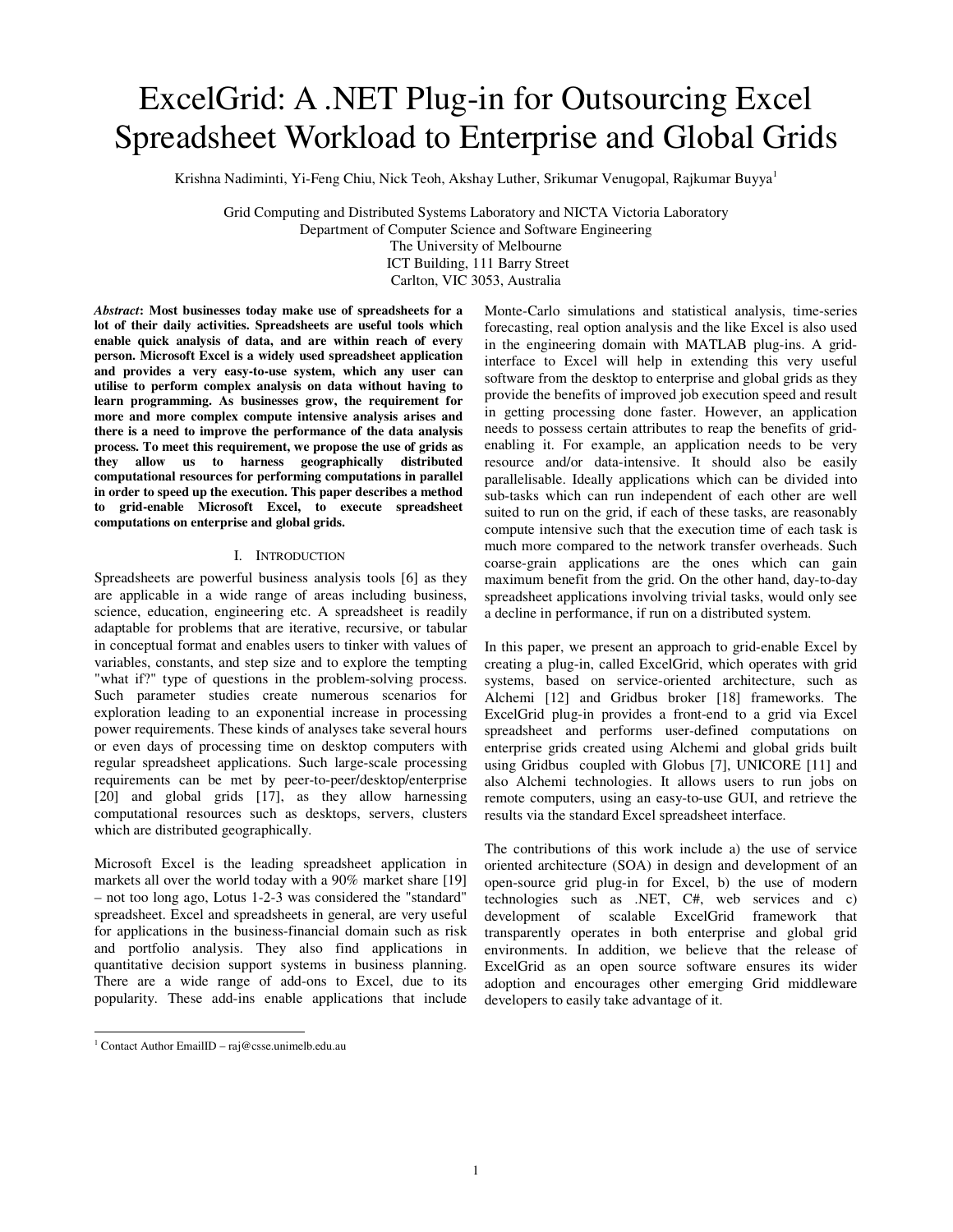

Figure 1: Excel Grid Architecture.

The rest of this paper is organised as follows. Section II presents grid technologies whose programming interface has been used in developing ExcelGrid plug-in. Section III introduces our proposal, ExcelGrid and its architecture. Section IV goes into further details of the design and implementation of our system and in section V performance results of ExcelGrid running on different grid middleware are presented. A review existing work in the area of enhancing the capabilities of Excel by providing extensions that enable execution of processes on a grid is given in section VI. We finally conclude in section VII with our plans for future work.

#### II. GRID TECHNOLOGIES

In the development of ExcelGrid we have used programming interfaces provided by Alchemi and Gridbus Broker for harnessing enterprise and global grids, we briefly describe these two technologies.

### *A. Alchemi and .NET framework*

Alchemi [12] is a Windows-based desktop grid computing framework implemented on Microsoft .NET platform, and developed at the University of Melbourne as part of the Gridbus project, which provides the runtime machinery and the programming environment which is required to construct

desktop grids and develop grid applications. It supports objectoriented grid application programming and execution of crossplatform applications via web services. The Microsoft .NET Framework is an ideal platform for grid computing middleware because it provides a powerful toolset that supports security, remote execution, multithreading, cross-language development, etc. The key features supported by Alchemi, are internet-based clustering of desktop computers without a shared file system, federation of clusters to create hierarchical, cooperative grids, dedicated or non-dedicated (voluntary) execution by clusters and individual nodes, object-oriented grid thread programming model (fine-grained abstraction), and a web services interface supporting a grid job model (coarse-grained abstraction) for cross-platform interoperability (e.g. for creating a global and cross-platform grid environment using a custom resource broker component).

# *B. Gridbus Broker and Global Grids*

The Gridbus data-service broker is a platform-independent brokering framework, implemented in Java, which provides brokering services for execution of jobs on various low-level middleware systems like Globus, UNICORE. It hides the complexity of the grid by translating parameter-sweep applications into jobs that can be scheduled to be executed on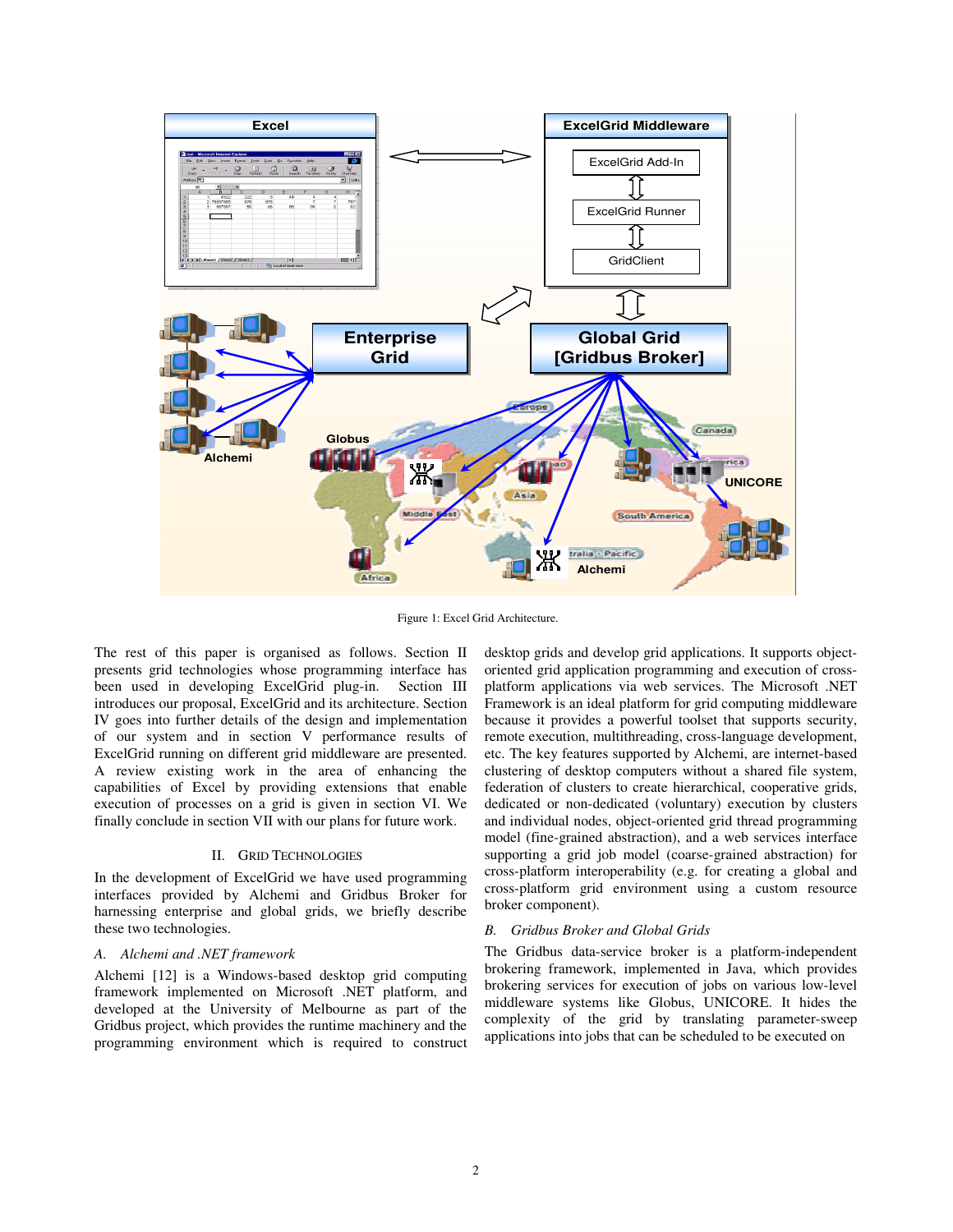| Logical / Frien                                                                                          | Full Path<br>File Name                                             |                                                      | Add                          |
|----------------------------------------------------------------------------------------------------------|--------------------------------------------------------------------|------------------------------------------------------|------------------------------|
| F:\ExcelGrid\bin\calc.exe<br>calc<br>calc exe<br>Sample Exce F:\ExcelGrid\bin\Sample ExcelGridAp<br>test |                                                                    | Edit.                                                |                              |
|                                                                                                          |                                                                    |                                                      |                              |
|                                                                                                          |                                                                    |                                                      | Remove                       |
|                                                                                                          | <b>Select Input Cell Range</b><br>SAS2:SBS11<br>C File G Parameter | Select Output Cell Range<br>Create New Job For Each: | SCS2:ScS11<br>C Row C Column |
|                                                                                                          |                                                                    |                                                      |                              |
| Output File name                                                                                         |                                                                    |                                                      | Add                          |
| Input Type<br>Output Files                                                                               |                                                                    |                                                      | Remove                       |

Figure 2: ExcelGrid Runner GUI.

resources (computer systems), managing them and collecting the results of the execution when finished. The Gridbus broker has the capability to locate and retrieve data from multiple data sources, select the best resources based on users' QoS requirements, and also redirect output to appropriate storage locations. The main features of the Gridbus broker [18] include support for parameter-sweep model applications, simple, extensible, middleware-independent architecture, service – oriented, data-aware and economy capability, and platform – independence (being based on Java it can be a standalone application, or embedded within a Web application).

# III. ARCHITECTURE

ExcelGrid is a user-level middleware system designed to harness enterprise and global grids developed using Alchemi and Gridbus broker which provide services to execute jobs on resources that are grid-enables using various low-level middleware technologies such as Globus, UNICORE and Alchemi. ExcelGrid is designed to distribute compute intensive jobs for execution on grids with the aim of achieving a performance boost in job execution, using the parameter-sweep model [2]. Multiple instances of a job are run in parallel on different grid nodes, with different parameters.

The architecture of ExcelGrid is shown in Figure 1. The main components of the ExcelGrid are the ExcelGridAddIn, ExcelGrid Runner, and the GridClient.

# *A. ExcelGrid Components*

The ExcelGrid Add-In forms the interface to Excel. It provides access to the Excel application model. The AddIn component appears as a menu option in the standard Excel "Tools" menu. It is the connection between Excel and the ExcelGrid Runner component. The ExcelGrid Runner forms the main GUI

(graphical user interface) as shown in Figure 2.. This is the main interface to the user from which required options are selected and job execution is initiated. It performs the functions of preparing the jobs to be submitted to the grid framework, based on the parameters input by the user. The runner also provides feedback to the user about the status of job execution on the grid.

A job is a work unit which performs any computation, and has a set of inputs and outputs. The input parameters for the job are extracted from the spreadsheet. The GridClient component attempts to connect to the grid middleware and submit the jobs for execution. The data in the spreadsheet is converted into appropriate job description formats for the grid, and jobs are requested to be scheduled. The GridClient can communicate with both enterprise and global grid frameworks. For enterprise grids, the Job API provided by Alchemi is used. The user selections are mapped to the job model of Alchemi to prepare and schedule jobs on worker nodes. To interact with global grids, GridClient communicates with the Gridbus broker. The communication is using raw socket communication and a protocol which describes the jobs and its parameters. All the job parameters are passed as a single message which the server splits to create the jobs. The Gridbus broker is used as a standalone server application in this case, listening for connections and providing brokering services for global grids. The GridClient listens for return messages from this server, and updates job status of scheduled jobs.

# IV. DESIGN AND IMPLEMENTATION

Based on the architecture described in the previous section, we decided to implement the ExcelGrid components using objectorient design and development methodologies, using UML tools and .NET languages like VB.NET and C#. The interface to the Gridbus broker was implemented in Java. Figure 3 shows the interaction diagrams between the GridClient (AlchemiClient / GridbusClient) and the grid frameworks.

The basic process involved the same steps for both cases. The user initiates the execution, and the GridClient prepares the jobs to be submitted to the framework. In case of Alchemi, the jobs are submitted via the GJob API of Alchemi and call-back events/functions are registered with the application object. When the "JobFinished" or "JobFailed" events occur, the information obtained is passed on to the ExcelGrid Runner which updates the display in Excel and the progress form. In case of the Gridbus broker the protocol is slightly different. Since the broker is implemented in Java, and the GridClient in C#.NET direct call-back communication is not possible. Hence a simple socket based communication is used. Jobs are submitted using a single long message which combines all the parameters into a string. This message is received by the server and split into separate jobs. These jobs are then scheduled on the grid. The GridClient maintains a connection to the server while the jobs are executed. The server polls the job status, and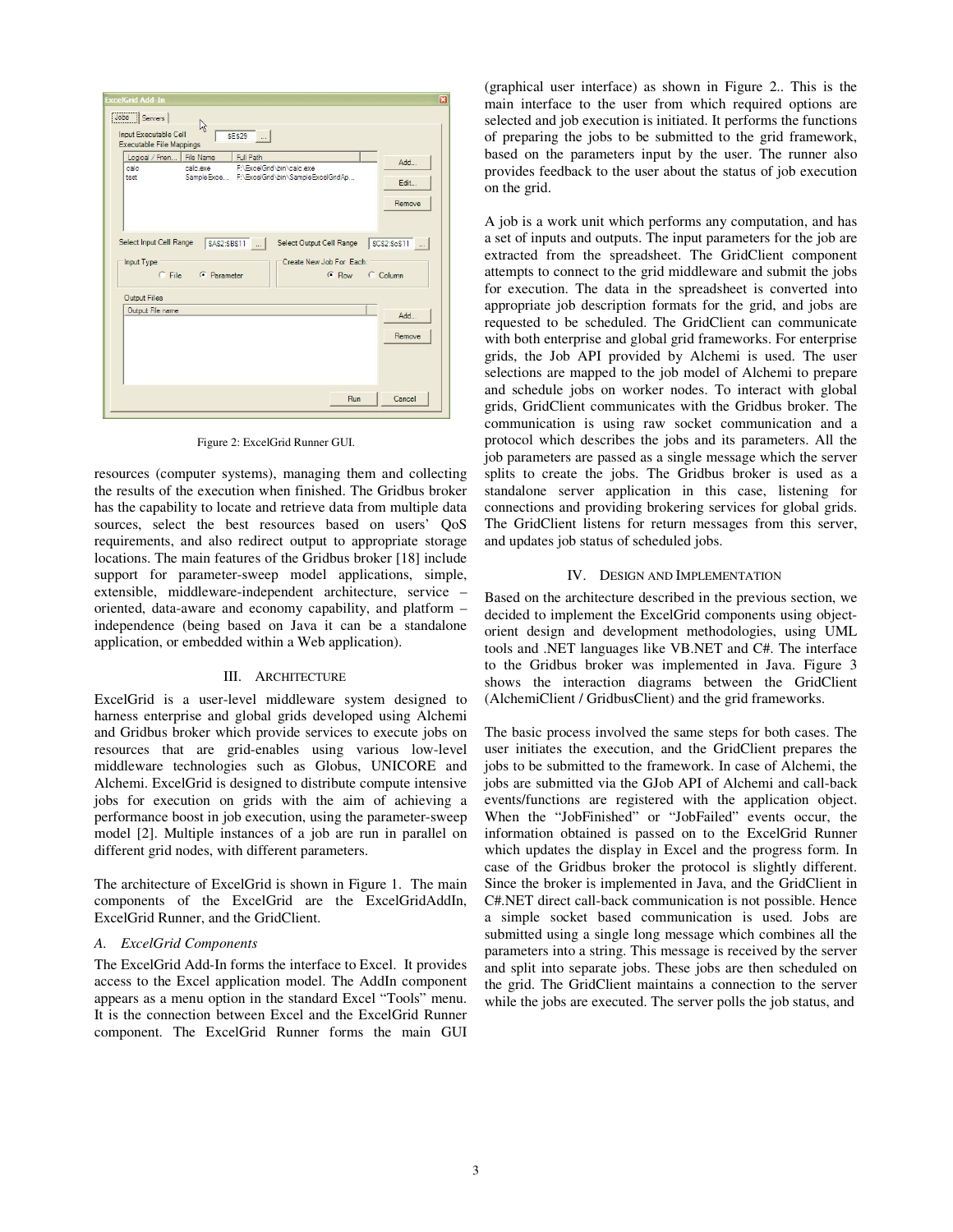

Figure 3: ExcelGrid Interaction diagrams.

reports completion / failure messages with results or error messages respectively. These messages then trigger events from the GridClient which are captured by the ExcelGridRunner to update the display.

Figure 4 shows the main classes in the ExcelGrid system. The ExcelGridAddIn component contains the "Connect" class which implements the Extensibility.IDTExtensibility2 interface. Its main function is the connection between Excel and the ExcelGridRunner component. By implementing the IDTExtensibility2 interface, the add-in can be loaded in Excel when it starts up, and forms an integral part of the Excel GUI. The ExcelGridAddIn contains the classes shown in Figure 5. The "Connect" class implements the IDTExtensibility2 interface, which involved implementing the methods – OnConnection, OnDisconnection, OnAddInsUpdate, OnStartupComplete, and OnBeginShutdown. These methods

are call-backs called by Excel when a certain event happens in the GUI.

Microsoft Excel exposes an object model, which can be used to programmatically control it. The object model is a collection of classes and methods that serve as counterparts to the logical components of Excel. For example, there is an Application object, a Workbook object, and a Worksheet object, each of which contain the functionality of those components of Excel. This process of controlling Excel programmatically is called Automation [9][10]. Using automation, various actions such as invoking Excel, creating workbooks, adding and manipulating data in a worksheet etc can be performed. Excel automation is based on Microsoft's COM (component object model) technology. COM and .NET cannot natively communicate with each other. However, a .NET feature called COM interop provides callable wrappers to allow .NET and COM to interoperate. A runtime callable wrapper (RCW) allows a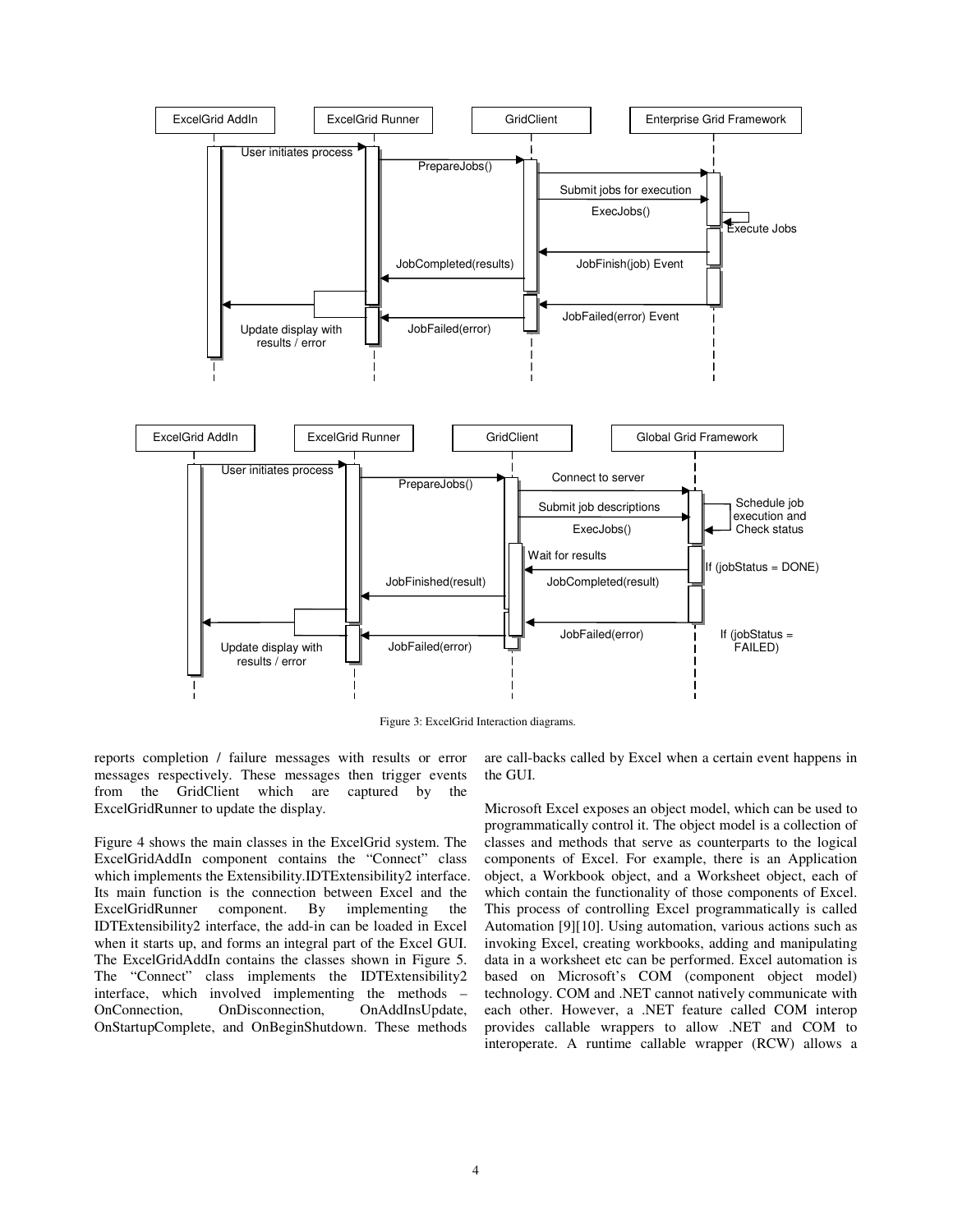

Figure 4: ExcelGrid UML diagrams.

COM component (for example, an Office VBA object library) to be used by .NET (for example, a Visual Basic .NET application). After the .NET assemblies are generated, classes and their members can be instantiated and invoked from Visual Studio .NET as if the COM objects and members were native .NET classes and members. The ExcelGridAddIn is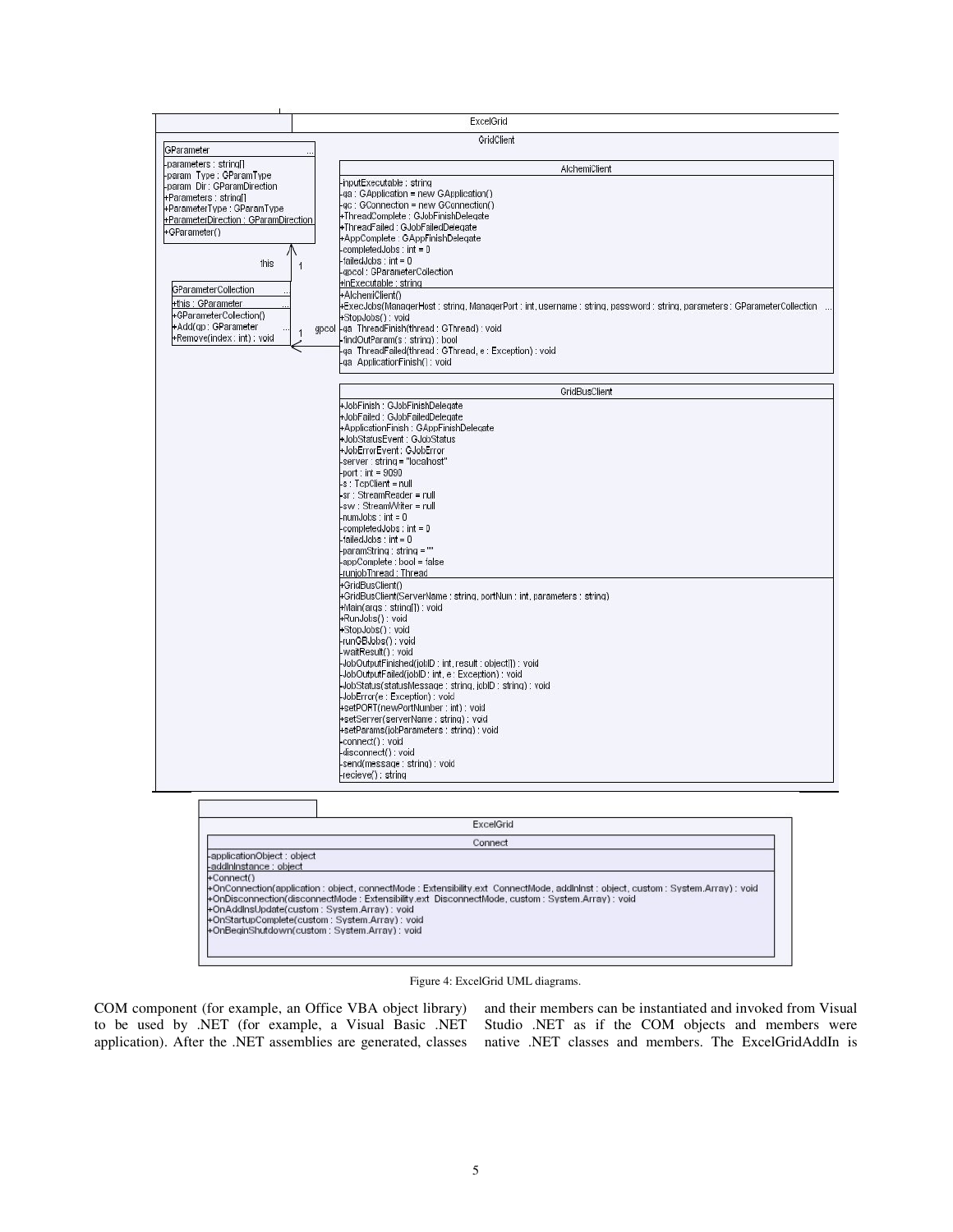a .NET component which interacts with Excel's object model using COM interop [13].

The ExcelGridAddIn invokes the ExcelGridRunner component which is a standard Windows GUI application The ExcelGridRunner obtains the currently running instance of Excel, and communicates with it, via automation. The ExcelGridRunner is the component which detects the user's actions in Excel, and takes input from the currently active Excel sheet, and creates and runs jobs on the grid, by invoking the AlchemiClient / GridbusClient classes in the "GridClient" component. It contains the frmGClient class which is the GUI component of ExcelGridRunner.

GridbusClient / AlchemiClient (depending on the chosen grid framework), in a GParamCollection object.

When the user initiates the execution process from the GUI, input from the selected rows and columns is converted into GParameter type objects, before being submitted as jobs to the grid client. The GridClient (AlchemiClient / GridbusClient) performs the actual communication with the grid framework.

The GridbusClient / AlchemiClient object passes messages to the main grid node, for each job that is to be run on the grid, and listens to events / messages from that node. On receipt of a message / event this object then raises events to signal



Figure 5: ExcelGridAddIn class hierarchy

The class hierarchy of the ExcelGridRunner component is shown in Figure 6. The ExcelGridRunner is built as a standard Windows Application from the standard project template for Windows Forms Application in Visual Studio.NET. It consists of the frmGClient and frmProgress classes which form the GUI components the user interacts with. The GSetting class maintains stores user's settings like server details, job executables and input / output options selected in Excel and stores them to disk so that they are available across different runs / invocations of the program. The GSetting class uses the Mappings class to store the mapping of file locations and logical names of the job executables. The mainClass initiates the execution of the ExcelGridRunner component.

The computation that needs to be done on the grid nodes is represented as work units known as jobs. Each job has an associated executable which is the program that executes on the remote node. The job also has input and output parameters which are represented by the GParameter class. A collection of GParameter objects is passed to an object of type completion / failure of threads and completion of the application running on the grid, which are handled by the frmGClient, which obtains the output and inserts it into Excel using OLE automation.



Figure 6: ExcelGridRunner Class Hierarchy.

Using the GridClient component, the executable job, as well as the input parameters (which may include files) are all packed and sent to the remote node. The results and output files are received from the remote node. All this process is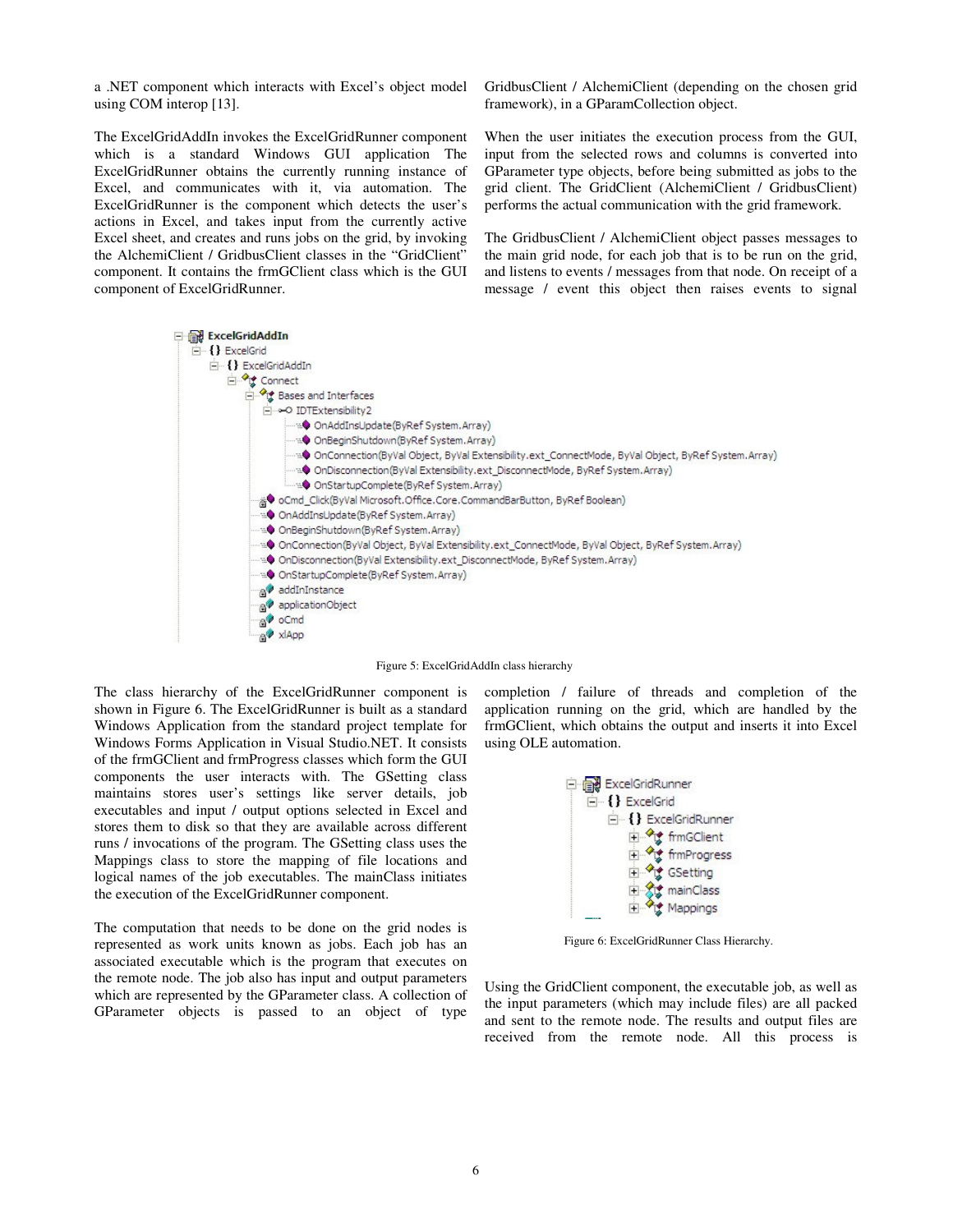automatically taken care of by the grid frameworks – Alchemi / Gridbus broker.

From the ExcelGrid GUI the user can select which ranges of cells contain the parameters that are used for each job on the grid. The user can decide if each row should generate parameters for a new job, or each column value should create a new job. The user can also specify where the output needs to be placed. The user should specify what executable contains the computations that need to be performed on the selected data. This executable can be given a friendly / logical name. The logical name in the Excel sheet is used by ExcelGrid to map to the actual executable on the disk.

# V. PERFORMANCE EVALUATION

To evaluate the performance characteristics of job execution on a grid when invoked via the ExcelGrid, we used a synthetic test application that calculates mathematical functions based on the values of two input parameters. The first parameter X is an input to a mathematical function and the second parameter Y indicates the expected calculation complexity in minutes plus a random deviation value between 0 to 120 seconds—this creates different parametric jobs similar to a real application. The calculation complexity is the number of times the mathematical function is executed per task.

We have tested the performance of job execution on Excel using ExcelGrid on both Alchemi nodes and Gridbus nodes. The ExcelGrid application was run from a laptop located at the GRIDS laboratory at the University of Melbourne, Australia. This client communicated with the grid framework installed on the test bed machines. The test bed configurations and results for each case are outlined below.

# *A. Enterprise Grids using Alchemi*

An Alchemi enterprise grid consisting of five worker nodes (Pentium IV desktop PCs) based in the GRIDS laboratory, at the CSSE Department, Melbourne University was used. One of the machines was designated as an Alchemi Manager node.



Figure 7: Enterprise Grid Performance variation with # of nodes

| <b>Executor Node</b> | <b>Configuration</b>      |  |
|----------------------|---------------------------|--|
| bart.cs.mu.oz.au     | Intel Pentium4 1.7Ghz CPU |  |
| lisa.cs.mu.oz.au     | Intel Pentium4 1.7Ghz CPU |  |
| pc356.cs.mu.oz.au    | Intel Pentium4 1.8Ghz CPU |  |
| rajpc3.cs.mu.oz.au   | Intel Pentium4 2.4Ghz CPU |  |
| rajpc5.cs.mu.oz.au   | Intel Pentium4 2.4Ghz CPU |  |

Table 1: Alchemi Test bed resources.

The node configurations used are shown in Table 1. Using the application mentioned above five tests, with varying number of nodes was performed using the Enterprise grid. 50 jobs were run at the same complexity on a grid of 1,2,3,4, and 5 nodes. Each node was running the Alchemi Executor v0.8 in dedicated mode. The manager node was running from the machine named Bart. The graph in Figure 7 shows the improvement in performance with the increase in the number of nodes in the grid.

# *B. Global Grids using Gridbus Broker and Globus Middleware*

For the Gridbus experiment the Belle analysis test bed data grid, which has resources distributed around Australia including Melbourne, Sydney and Canberra was used. These

| <b>Server Name</b>        | Owner<br>Organisation                                    | Configuration                         | Grid<br><b>Middleware</b> |
|---------------------------|----------------------------------------------------------|---------------------------------------|---------------------------|
| belle.cs.mu.oz.au         | GRIDS Lab,<br>The<br>University of<br>Melbourne          | <b>IBM</b> eServer<br>with 4 CPUs.    | Globus v.2.4              |
| belle.anu.edu.au          | Australian<br><b>National</b><br>University,<br>Canberra | <b>IBM</b> eServer<br>with 4 CPUs.    | Globus v.2.4              |
| belle.physics.usyd.edu.au | The<br>University of<br>Sydney,<br>Sydney                | <b>IBM</b> eServer<br>with 4 CPUs.    | Globus v.2.4              |
| fleagle.ph.unimelb.edu.au | The<br>University of<br>Melbourne                        | Desktop PC<br>with 1 CPU              | Globus v.2.4              |
| brecca-2.ypac.org         | <b>VPAC</b><br>Melbourne                                 | <b>IBM 2 CPU</b><br><b>SMP</b> server | Globus v.2.4              |

#### Table 2: Test bed resources.

systems are interconnected via GrangeNet (Grid and Next generation Network) which is a multi-gigabit network supporting grid and advanced communication services across Australia. The test bed resources are shown in Table 2.

The belle system at the University of Melbourne was used to deploy the broker, and the agents were dispatched to other resources at runtime by the Gridbus broker.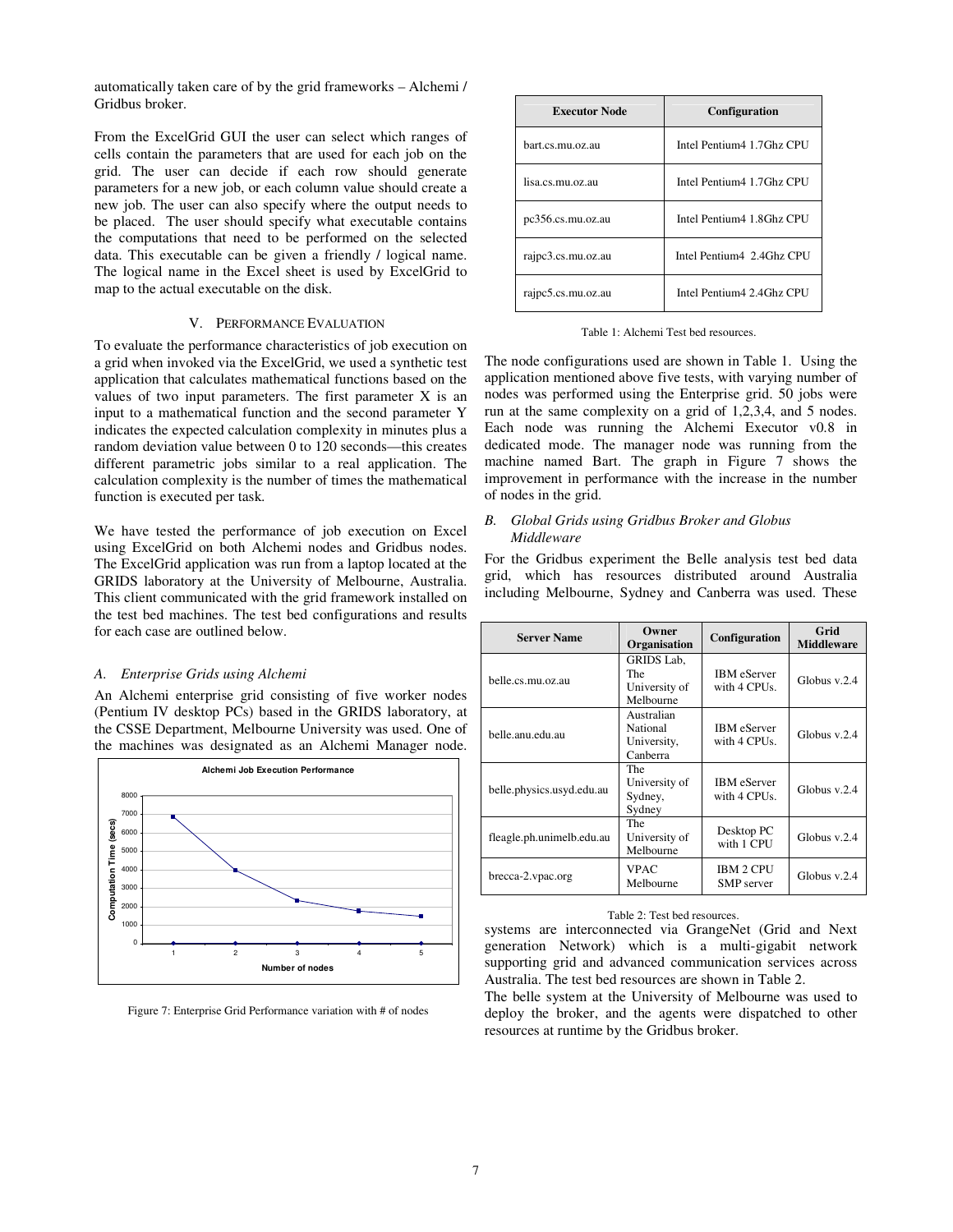

Figure 8: Global grid job execution performance.

The performance tests aimed to determine the effect of increasing number of grid nodes for a fixed job size and number of jobs. The sets of resources used for the tests are shown in Table 3. The findings of the performance evaluation experiments are shown in Figure 8.

The graph shows the job execution performance of the grid nodes when managed by the Gridbus broker. The computation time versus number of nodes used in the test, is plotted, and we see that as the number of nodes increases the time taken to execute the jobs reduces, but the speed up is not linear.

| Configuration | <b>Resources</b>                                                                                                         |
|---------------|--------------------------------------------------------------------------------------------------------------------------|
|               | belle.cs.mu.oz.au                                                                                                        |
| 2             | fleagle.ph.unimelb.edu.au,<br>brecca-2.vpac.org                                                                          |
| 3             | fleagle.ph.unimelb.edu.au,<br>brecca-2.vpac.org,<br>belle.physics.usyd.edu.au                                            |
| 4             | fleagle.ph.unimelb.edu.au,<br>brecca-2.vpac.org,<br>belle.physics.usyd.edu.au,<br>belle.anu.edu.au                       |
| 5             | fleagle.ph.unimelb.edu.au,<br>brecca-2.vpac.org,<br>belle.physics.usyd.edu.au,<br>belle.anu.edu.au,<br>belle.cs.mu.oz.au |

Table 3: Test bed resource configurations.

#### VI. RELATED WORK

There has been a good amount of work going on in the area of developing spreadsheet based applications and front-ends to grid systems. Some of the work in this area is summarised in Table 4.

The InnerGrid Nitya system uses a proprietary API and requires installation of the Excel connector (which is an Excel Addin) on each computer, to use the features which are available through the Excel "Tools" menu. It works on the Windows platform (clients and servers). The InnerGrid Excel connector allows the use of grid technology by distributing costly spreadsheet calculations among corporate PCs connected via an intranet, reducing the execution time and thus scaling the computational capabilities [8].

The Platform Symphony Adapter for Microsoft Excel software accelerates online and batch operations for business critical financial services applications. This new feature greatly enhances the processing speed of compute-intensive Microsoft Excel spreadsheets by transparently distributing the calculations to an allocated number of clusters. The result is lower calculation times, an increase in server utilisation and guaranteed trader service levels which in turn induces higher trading revenues, profits and lower business risk. The Adapter does not require any modifications to Excel, and is implemented via XLL compiled add-ins. The Adapter works on the Windows platform (clients and servers) [14].

ActiveSheets builds on a research tool called Nimrod [2], which is a specialised parametric modelling system, by adding a component based spreadsheet interface for specifying computational experiments. These tools can be used to distribute independent executions of a single simulation in order to perform complex scenarios analysis. They manage the generation of work, distribute the computation, and gather the results. The output is often read back into a single spreadsheet for analysis and visualisation after it has been returned from the distributed computers. The mechanism for the parallel evaluation of spreadsheets is based on the dataflow model of computation [3][5].A custom function sends its arguments together with a representation of the function to backend computer for parallel evaluation [4] A table is used to store the current state of the cell, which can be one of the following states: unevaluated, under evaluation or evaluated. The ActiveSheets system is described in detail in [1].

# VII. CONCLUSION

Grid computing has proven to be extremely advantageous to the executions of spreadsheets. Successful deployment of ExcelGrid will be beneficial to data/compute intensive grid computing such as drug designs and weather forecasting. ExcelGrid is designed to provide extensions to Excel to add the ability to execute custom and legacy jobs on a grid, without requiring rewriting the applications for the grid. The familiar GUI of Excel and the easy-to-use interface of ExcelGrid itself, which is invoked via Excel, can make it a very powerful and useful tool.

# ACKNOWLEDGEMENTS

The work presented in this paper is partially supported through the Australian Research Council Discovery Project Grant and